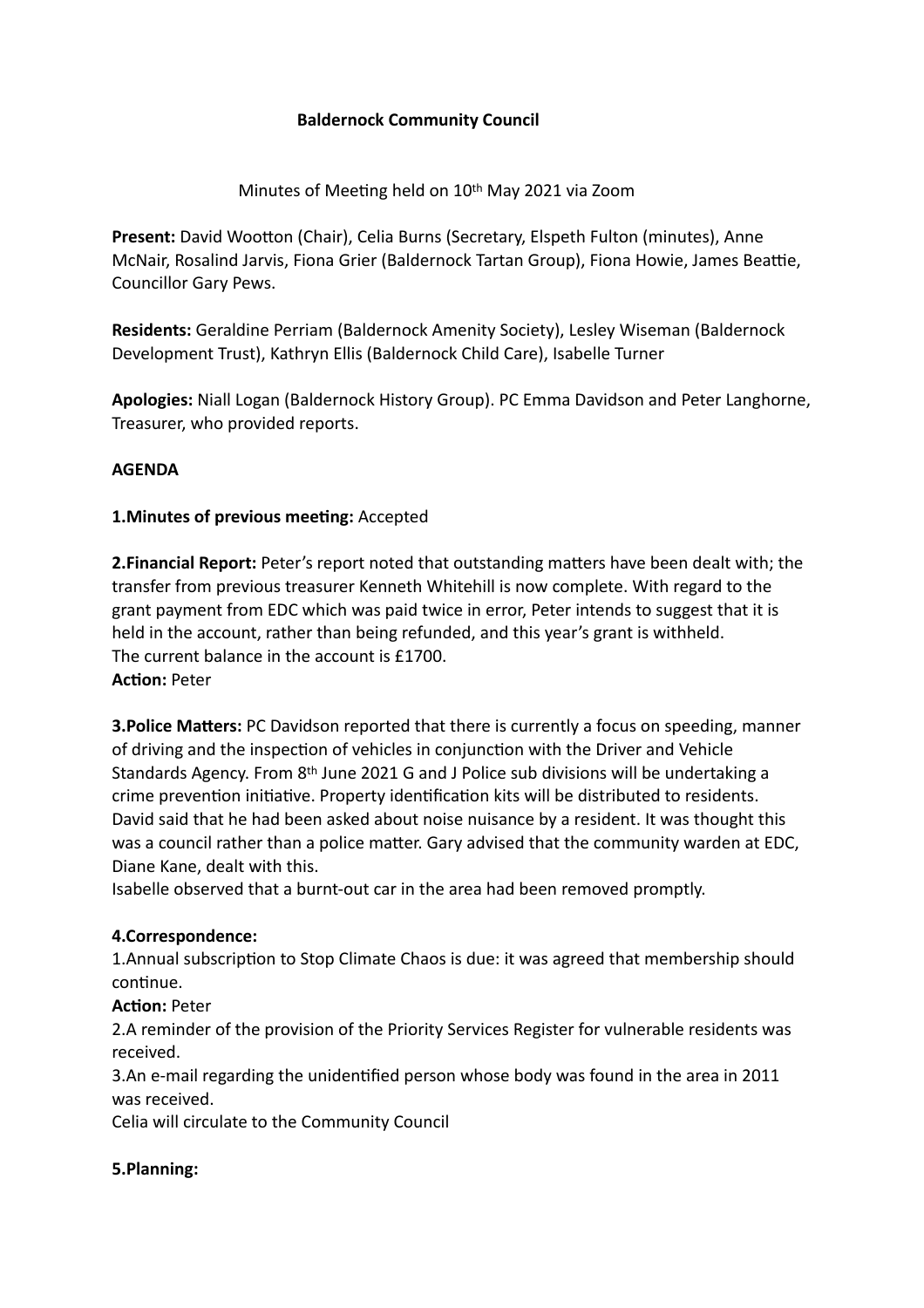TP/ED/21/0258 -Summerhouse in rear garden.

TP/ED/21/0248- Construction of track

It was agreed that there were no objections to these applications.

Plans for solar panels at Balmore Water Treatment Works: The plan is for the installation of 8620 ground mounted panels. Anne suggested that EDC Planning Department are contacted to see if the department will be involved.

Cllr. Pews said that an e-mail had been sent outlining the plan, subject to discussion with EDC. David said that the panels would provide power for the plant's electricity requirements. It was noted that when Scottish Water constructed the main building, the plan had been that it was to be screened by trees, and this had not happened. Lesley Wiseman informed that Scottish Water had erected a fence which blocked a public footpath.

David suggested that the Community Council invite a representative from Scottish Water to a meeting; this was agreed.

Celia noted that there were a number of decisions on previous planning applications outstanding, including the Synetiq, Castlehill farm and glamping pods applications. Decisions about applications appear to be taking longer than was previously the case. Celia also referred to the application relating to Bankell farm, which had been approved before it could be considered by the Community Council. Anne stated that she had still to contact EDC about this.

In relation to Synetiq, the Traffic Commissioner has granted a licence for ten vehicles and two trailers.

Cllr. Pews informed that the Synetiq planning application would be considered at a Planning Committee Meeting on 25th May at 5pm.

Fiona Grier [Howie] asked whether the Community Council should comment on EDC's Historical Review; submissions are required by the end of May. Some protections appear to have been removed. Geraldine said that the Amenity Society would be submitting a report  $$ if anyone had any comments, then they should contact her or Paul Bishop.

**Action:** Anne McNair to contact Planning Department

Letter to Scottish Water to invite representative to Community Council meeting.

**6. Roads:** Celia said that she had written to EDC with regard to the overflowing drains on back roads. There was no response to date.

Anne said that work had been done on the road between Balmore and Torrance. Potholes had been filled in and the pavement had been cleared, increasing its width. James said that this had resulted in a huge improvement; the pavement was now passable on foot. Lesley thought that this work was the outcome of a meeting attended by Jane Logan. Elspeth suggested that the Community Council should express its appreciation.

**Action:** Letter to EDC – Elspeth

**7. Broadband:** Lesley reported that she had heard nothing from Open Reach. She had therefore begun to communicate again with R100 regarding interim funding; there had been no response.

She asked that the Community Council write requesting that matters be expedited.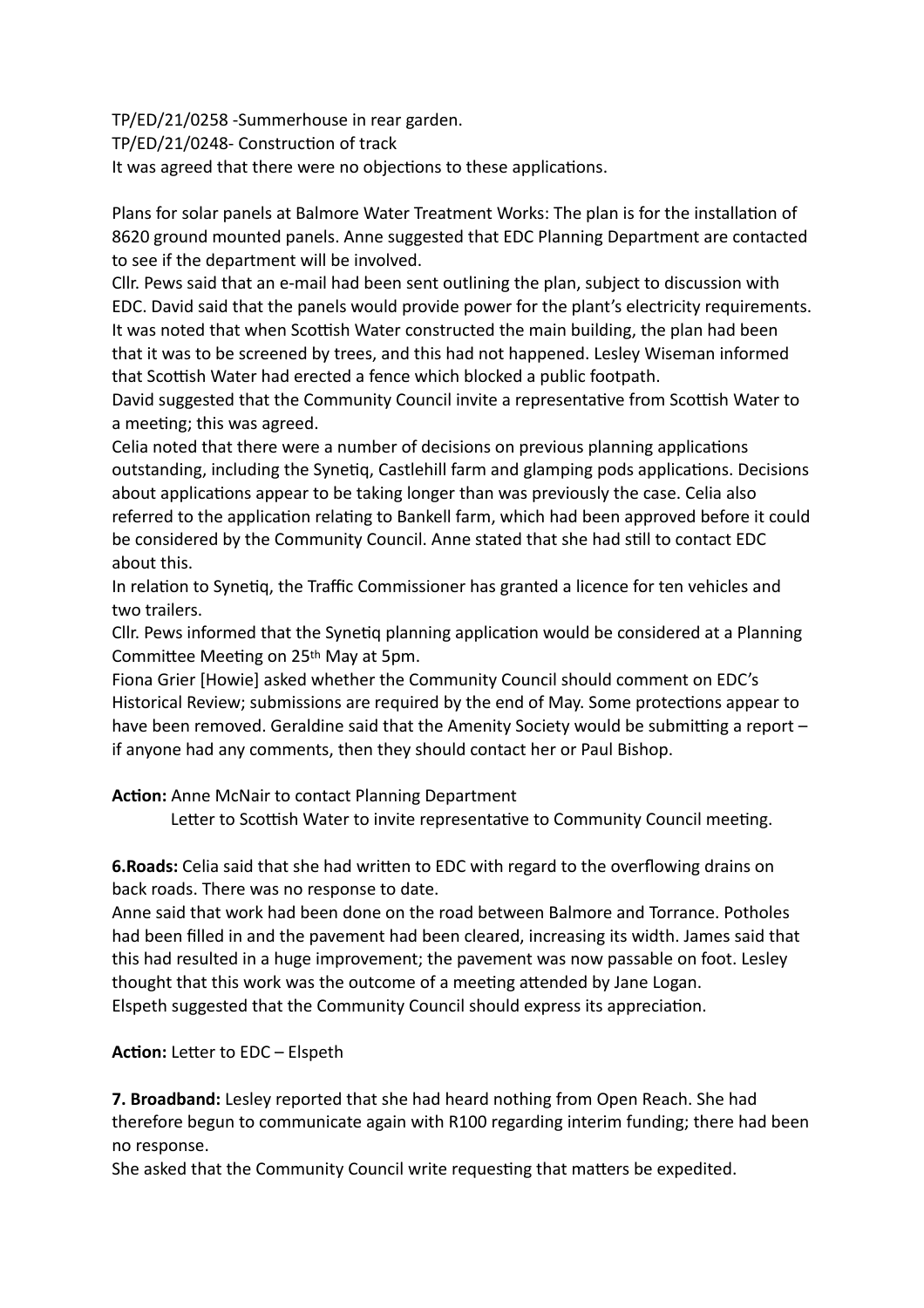Action: Letters to Open Reach/R100/ MSP

**8.Baldernock Amenity Society:** Geraldine said that she and Paul Bishop had been preparing a representation on the local issues in the Historical Review.

They were also working on comments on the proposed Dougalston development in relation to biodiversity. The submission, on behalf of Baldernock Amenity Society, will be made by the deadline of 31st May.

**9.Baldernock Website:** Fiona Howie undertook an analysis of users of the website. Most visitors looked at the newsletter. A high number looked at the information on Baldernock Church and the history pages. There were one hundred unique people every month, from the United States, Australia and all over Europe.

Lesley said that, given the volume of traffic, the tartan should be marketed on the website.

**10.Baldernock Tartan:** Fiona Grier said that a date for the weaving to start was still awaited; it should be in the next couple of weeks. Photographs will be taken of the first weaving. When the first bale is woven information about the items, order forms and payment details will be available.

**11. Church Hall:** David reported that he had requested a quotation for the work, but had not received a response. He would attempt to obtain quotations from other builders. **Action: David** 

**12.Baldernock School:** Celia said that she had contacted the Headteacher to discuss with her the concerns which were raised about the school building, and to request the attendance of a school representative at Community Council meetings. Mrs Carr had said that she would attend meetings. There is a proposal to re-roof the building and replace the cladding.

Mrs Carr said that the children were really enjoying the outdoor classroom, and they were thinking of extending the outdoor space. They were in need of some equipment; Celia invited her to submit an application to the Community Council for funds for this.

 Kathryn reported that the return to school had been successful. Maximum use was being made of the environment; the children had been tree planting at the trig point and outdoor learning.

The running – the children's morning exercise - is being restarted next week.

There were no significant issues to report about the child care, other than extended hours are available. There is an improved perspective of the facility as a provider of child care. More parental engagement is being encouraged.

Cllr. Pews said that he would be attending the Parent Council meeting on Wednesday.

**13. AOB:** Lesley asked if a request could be made by the Community Council to the local Access Officer, asking for a survey of the footpaths in Baldernock, from the point of view of encouraging active travel.

Celia asked who had been responsible for the erections of signposts in the area? Fiona Grier said they all appear to lead to Mugdock and the signs bring people out at a difficult junction on a blind bend with no pavement.